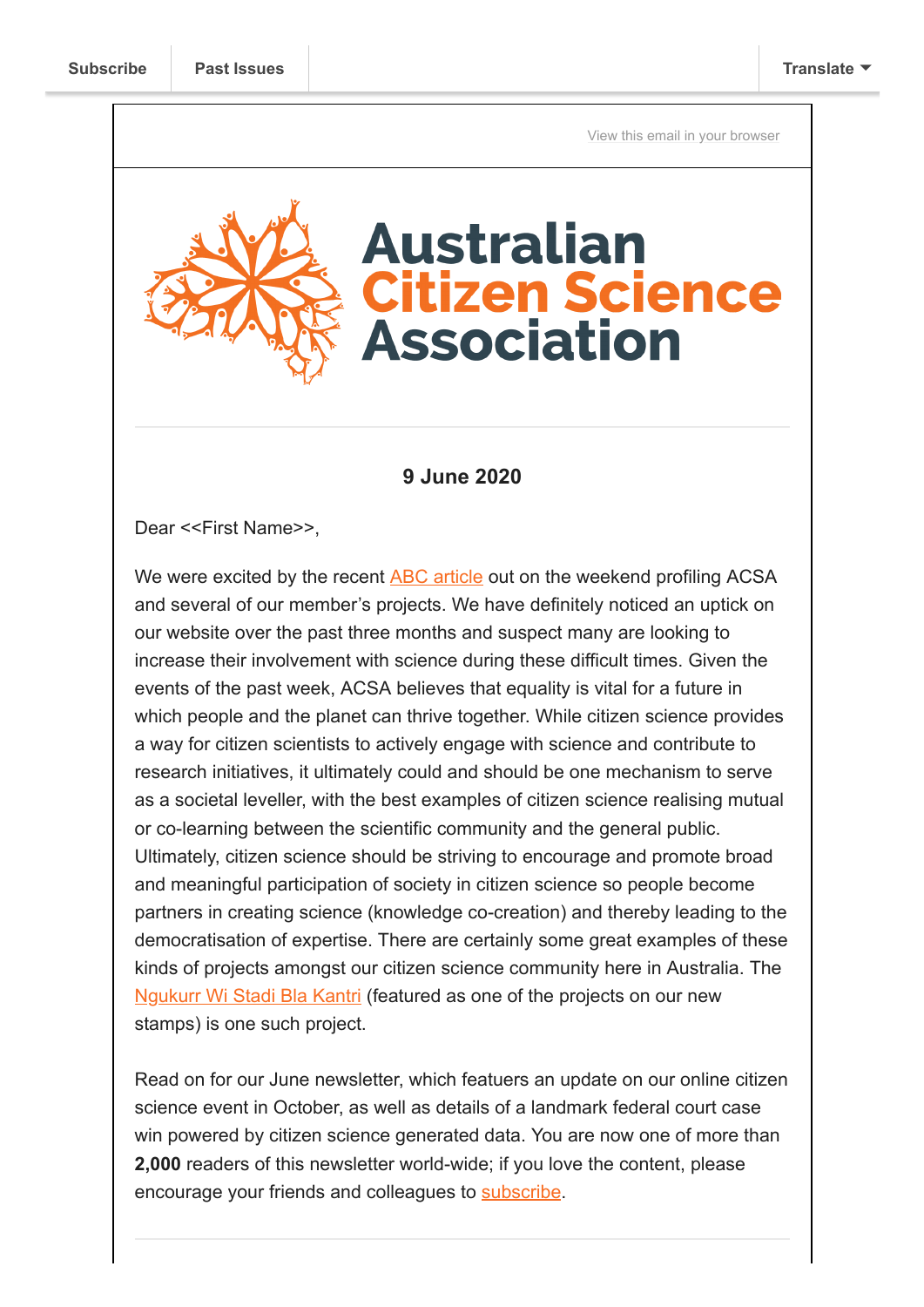### **We're bringing Citizen Science to you in 2020!**

With the postponement of our planned conference in October this year, ACSA is busy preparing an online showcase of citizen science for you to enjoy from the comfort of your very own home! We know it's not quite the Gold Coast, but we're hoping to make our first virtual event as interactive and as fun as possible.

Over the course of a week in October, you can look forward to:

- Webinars, presentations and interactive Q&A sessions meet the success stories;
- Informal online coffee-rooms engage in discussions with like-minded people;
- Social and business networking events learn, share and collaborate with others;
- Online competitions demonstrate your knowledge and contribution to win prizes;
- Engagement campaigns engage your community

For more information, including the Program of Events, Conference Themes and Sponsorship Opportunities, please [click here.](https://citizenscience.org.au/wp-content/uploads/2020/06/CitSciOnline2020_Prospectus.pdf)

# **Put a citizen science stamp on it! Plus a giveaway**

On the 19th of May 2020, Australia celebrated citizen science with postage stamps released by Australia Post. Four of our unique citizen science projects; QuestaGame, Butterflies Australia, Ngukurr Wi Stadi Bla Kantri and Zika Mozzie Seeker were selected last year by Australia Post for this honour. Ever wondered how you make a postage stamp series? Check out our blog post [here.](https://citizenscience.org.au/2020/05/19/putting-a-citizen-science-stamp-on-it/)

### **Stamp Giveaway**

Thanks to Australia Post we have 2 prize packs of collectable Citizen Science series postage stamps to give away to readers of our monthly newsletter.

Each prize pack contains: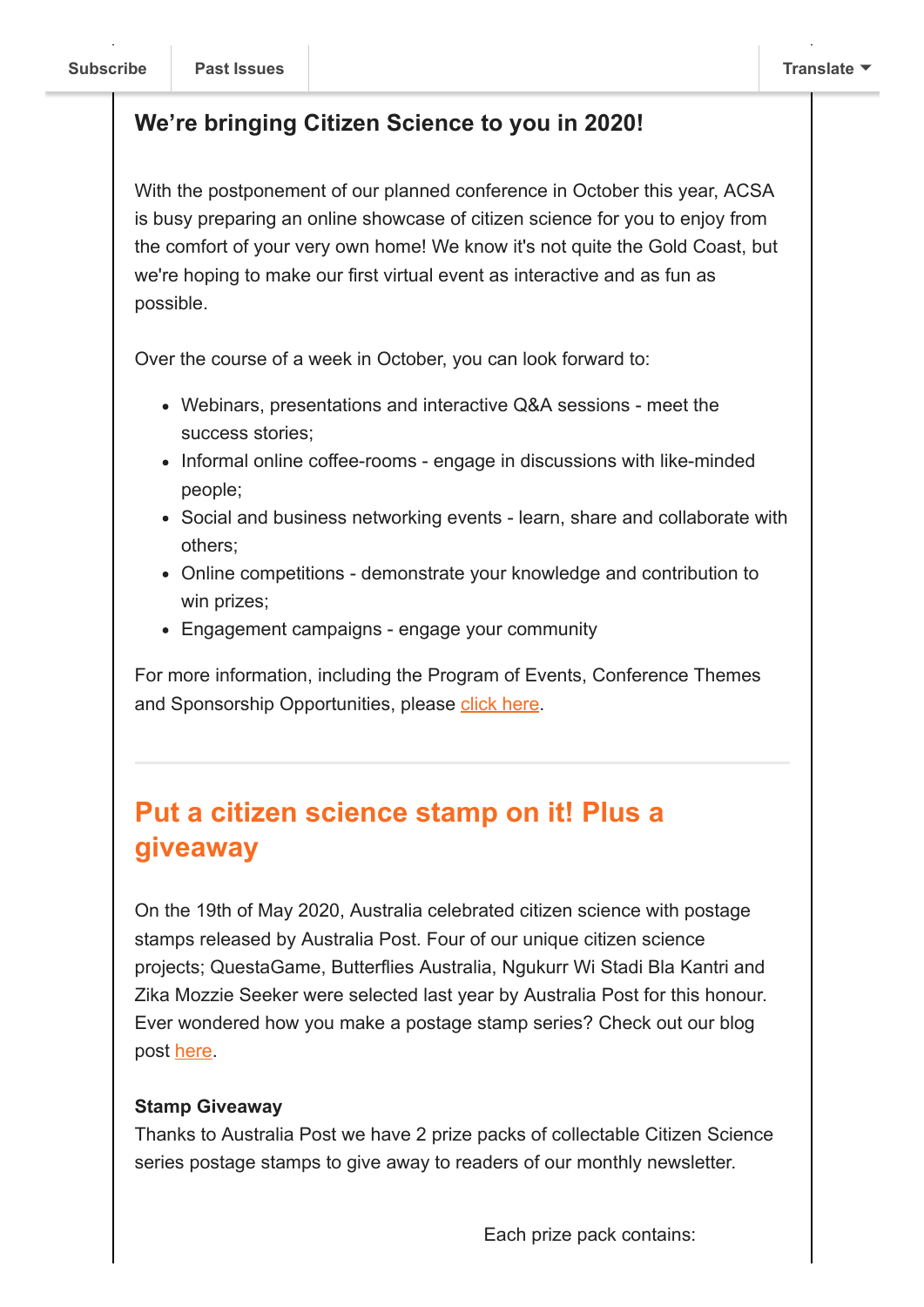**[Subscribe](http://eepurl.com/gr6ouP) [Past Issues](https://us9.campaign-archive.com/home/?u=bf6c4fb11671f5919db89feda&id=40b221ed15) [Translate](javascript:;)**



**Maxicards** 

• One Citizen Science Stamp Pack.

One set of Citizen Science

Total prize value: \$16.95.

All you have to do is tell us in 50 words or less which Australian citizen science project you would choose to be made into an Australian Post stamp and why. The two most creative responses will win a prize pack and be featured in our July newsletter. We'll also put the winning suggestions forward if there is interest in a second citizen science postage stamp series. Anyone in the world can enter so get thinking now!

Hint: Check out our [Australian Citizen Science Project Finder](https://citizenscience.org.au/ala-project-finder/) for ideas. Competition closes **5 PM AEST Friday 26th June 2020**. Email your entry to Amy via [coordinator@citizenscience.org.au](mailto:coordinator@citizenscience.org.au?subject=Stamp%20competition%20entry).

And don't forget you can still [order your citizen science stamps online](https://auspost.com.au/shop/collectables/stamp-issues/citizen-science) or check out your local Australia Post shop.

# **Webinar available: CitSci for Social Impact**

Last month ACSA collaborated with the Centre for Social Impact to lead a webinar on [Citizen Science for Social Impact](https://youtu.be/UkvP92mt6sI) as part of [Impact2020.](http://impact2020.online/) The discussion centred around bushfire recovery, influence on policy and citizen science as a tool for activism and awareness raising. 130 people attended from across Australia and the panel shared information about ACSA and invited attendees to join our association. The webinar raised lots of interesting questions including some about the role of citizen science in shaping policy and some seeking to understand more about how citizen science can help communities facing environmental disasters. The discussion has also continued after the event on [a Loomio discussion forum](https://protect-au.mimecast.com/s/y4HICROND2uPrKQ7HqcNEO?domain=loomio.scienceforall.world/) that has initiated a citizen science evaluation and impact working group, please come along if you'd be interested to join.

The webinar is [now available for public viewing.](https://youtu.be/UkvP92mt6sI)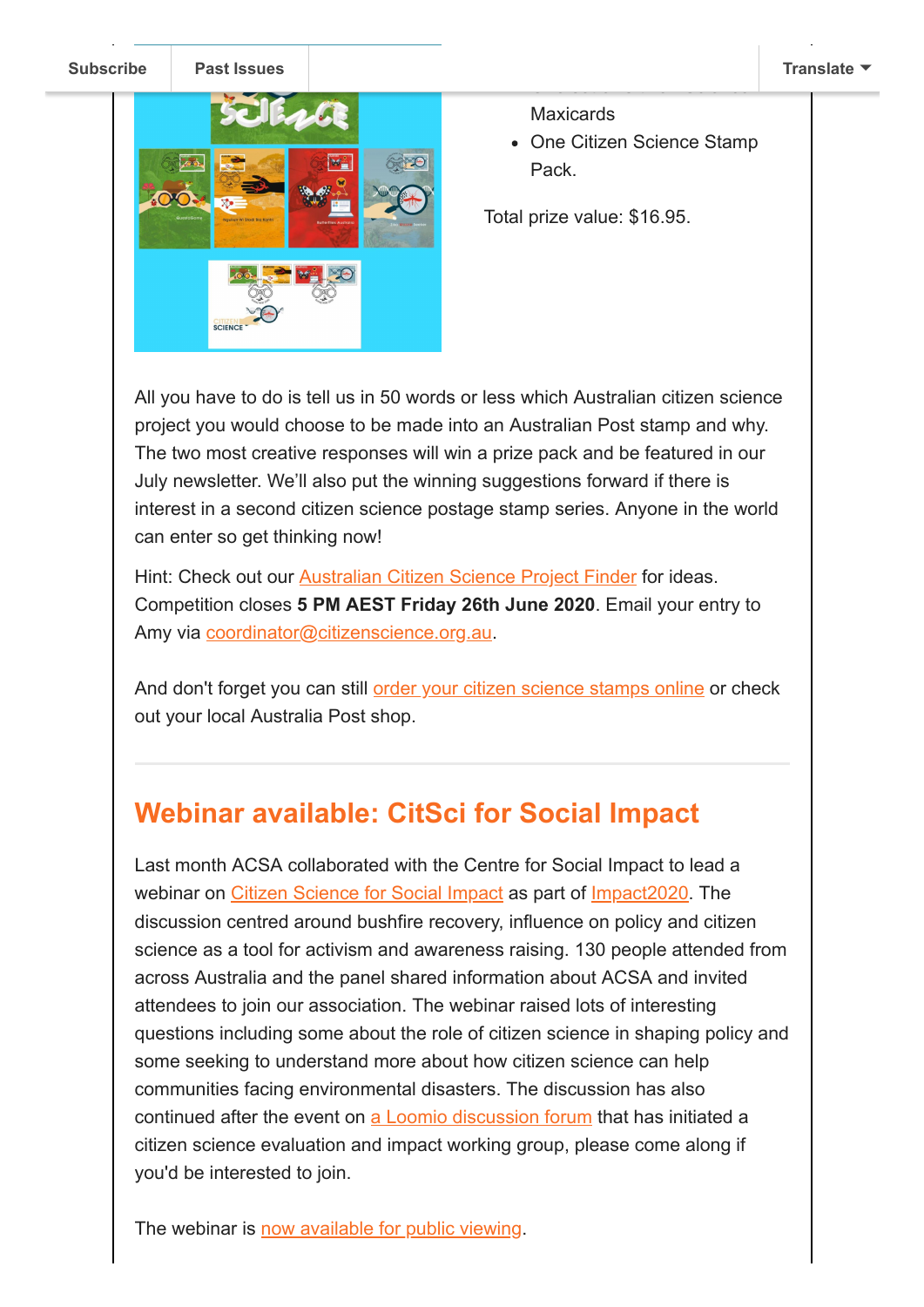# **Federal Court win for Possums!**

We noted with great interest a successful recent Federal Court Decision - [Friends of Leadbeater's Possum Inc v VicForests](https://www.envirojustice.org.au/projects/a-federal-court-win-for-our-possums/) where citizen science data was used to support the case of the **Friends of Leadbeater's Possum** to protect the threatened Leadbeater's Possum and the Greater Glider's habitat from logging. There are important implications for how citizen scientist data and sightings can be used as valid evidence from a "experienced, lay fauna surveyor" alongside academic experts, together with how actual on-ground observations are important beyond desktop or theoretical modelling of species occurrences. We hope to bring you some more insights to the case shortly.



*The Central Highlands habitat of the Leadbeaters Possum, Victoria's faunal emblem, will be protected following a landmark court decision using citizen science generated data*

# **International update from Jessie**

### **Engaging Kids Globally**

Just two months ago, I delved into supporting the development of an online **Earth School** with UNEP, TED-Ed, organisational partners, and volunteers around the world (see details [here\)](https://blog.ed.ted.com/2020/04/21/earth-school-launched-to-keep-students-connected-to-nature/). The initiative kicked off in response to COVID, as a means to provide kids, parents, and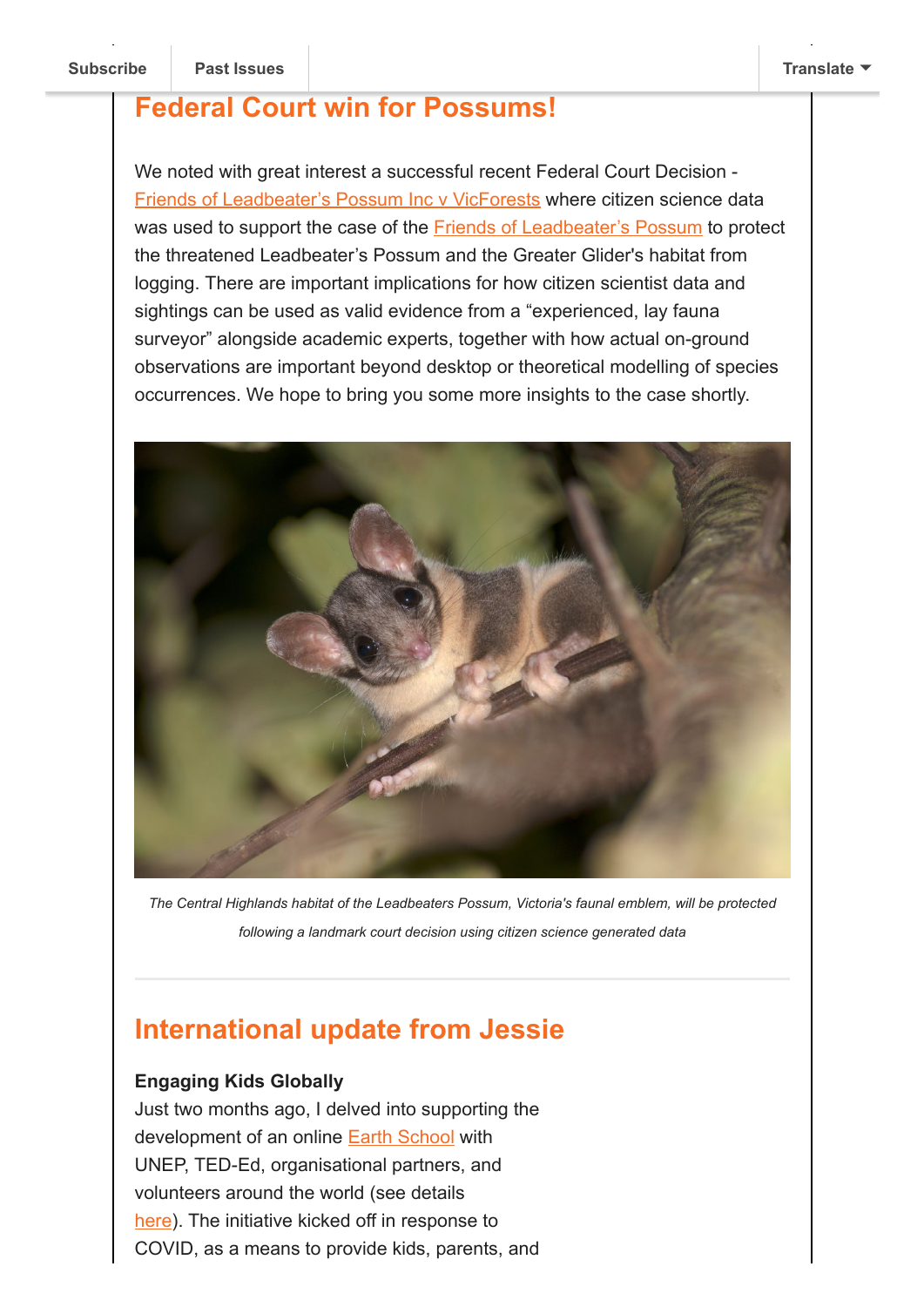"quests") to connect with nature from home.



Excitingly, UNEP identified citizen science as an important way of engaging kids and included an entire quest on the topic! Tasked with creating a globallyrelevant [citizen science quest](https://ed.ted.com/on/eg7qdmRQ?theme_id=earth-school) that highlighted diverse ways kids could engage from home, a team of passionate curators rose to the challenge. Not only did we pull together existing resources (what we were asked to do), but we also created new ones linked in the quest, which we hope the global citizen science community will find interesting as well. Be sure to click all the links so you don't miss any treasures!

### **International Resources**

Our European colleagues recently launched an online [EU-Citizen.Science](https://eu-citizen.science/) "platform for sharing knowledge, tools, training, and resources", which is rapidly growing and is well-worth diving into. Several colleagues from the Citizen Science Association have also been very busy creating video resources for the global community, which are posted to their [CSA YouTube Channel](https://www.youtube.com/channel/UChTgtIf9BqiEpWiczvH0jbA). Have a look at videos exploring citizen science in relation to topics such as the United Nations Sustainable Development Goals, selecting a project, online learning, data considerations and more.

### **ECSA Conference is Going Virtual**

In light of COVID, the ECSA conference is now going to be online, from Monday 7th to Thursday 10th of September, with the possibility of having some citizen science activities on Sunday the 6th (feasibility of this idea still needs to be checked later on). For more information [click here](https://www.ecsa-conference.eu/infos/information).

## **Call for Publications**

Have you published recently? Let us know! Looking for relevant citizen science publications from **February - June 2020** to feature in our June 2020 Publications List on the ACSA website.

Please send an email to  $\frac{acsa.pubs.list(0)gmail.com}{a}$  with the following details and we'll include your publication in our next list: